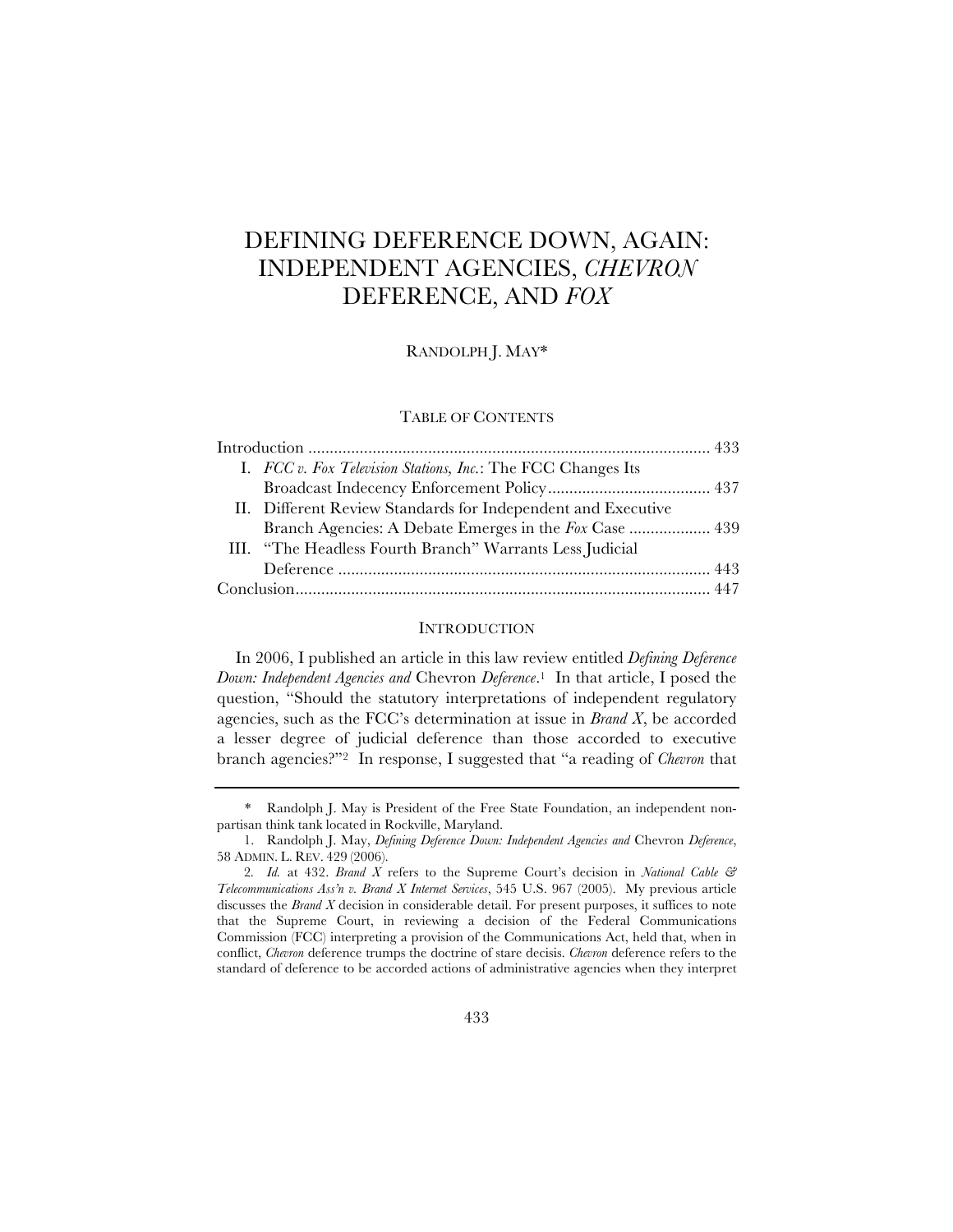accords less deference to independent agencies' decisions than to those of executive branch agencies would be more consistent with our constitutional system and its values."3

*Chevron*'s central holding is that when a statutory provision is ambiguous,<sup>4</sup> if the agency's interpretation is "based on a permissible construction of the statute,"<sup>5</sup> the agency's interpretation is to be given "controlling weight."<sup>6</sup> The literature on *Chevron* is vast, and my earlier article explains *Chevron*'s basic principles and contains citations to many other sources which discuss the case, so I am not going to rehash *Chevron* here. Rather, in order to provide the context for my contention in *Defining Deference Down* that independent agencies should receive less deference than executive branch agencies, I wish only to quote here what I regard as the key passage setting forth the *Chevron* Court's rationale:

Judges are not experts in the field, and are not part of either political branch of the Government. . . . [A]n agency to which Congress has delegated policymaking responsibilities may, within the limits of that delegation, properly rely upon the incumbent administration's views of wise policy to inform its judgments. While agencies are not directly accountable to the people, the Chief Executive is, and it is entirely appropriate for this political branch of the Government to make such policy choices—resolving the competing interests which Congress itself either inadvertently did not resolve,

5. *Id.* at 843. When the intent of Congress is not clear, what constitutes a "permissible" construction of a statute at the step two inquiry naturally may not be selfevident. For most scholars, permissibility equates with the same type of reasonableness analysis that courts undertake in deciding whether an agency decision is arbitrary or capricious under § 706(2)(A) of the Administrative Procedure Act (APA), 5 U.S.C. § 706(2)(A) (2006). *See* Ronald M. Levin, *A Blackletter Statement of Federal Administrative Law*, 54 ADMIN. L. REV. 1, 37–38 (2002) ("If the statutory meaning on the precise issue before the court is not clear, or if the statute is silent on that issue, the court is required to defer to the agency's interpretation of the statute if that interpretation is 'reasonable' or 'permissible' ('step two' of *Chevron*). . . . Courts may look, for example, to whether the interpretation is supported by a reasonable explanation and is logically coherent. In this regard, the step two inquiry tends to merge with review under the arbitrary and capricious standard . . . .").

6. *Chevron*, 467 U.S. at 844. The key point here is that, apart from the vagaries of defining permissibility or reasonableness in any given case, when *Chevron* applies, it requires a highly deferential review that generally is outcome-determinative. As Jeffrey Lubbers points out in his authoritative text, "The Supreme Court has only rarely set aside an agency action under step two." JEFFREY S. LUBBERS, A GUIDE TO FEDERAL AGENCY RULEMAKING 499 (4th ed. 2006).

ambiguous statutory provisions. *See* Chevron U.S.A. Inc. v. Natural Res. Def. Council, Inc., 467 U.S. 837, 842–45 (1984).

<sup>3.</sup> May, *supra* note 1, at 453.

<sup>4.</sup> Of course, "If the intent of Congress is clear, that is the end of the matter; for the court, as well as the agency, must give effect to the unambiguously expressed intent of Congress." *Chevron*, 467 U.S. at 842–43. Determining whether the intent of Congress is clear is step one of *Chevron*.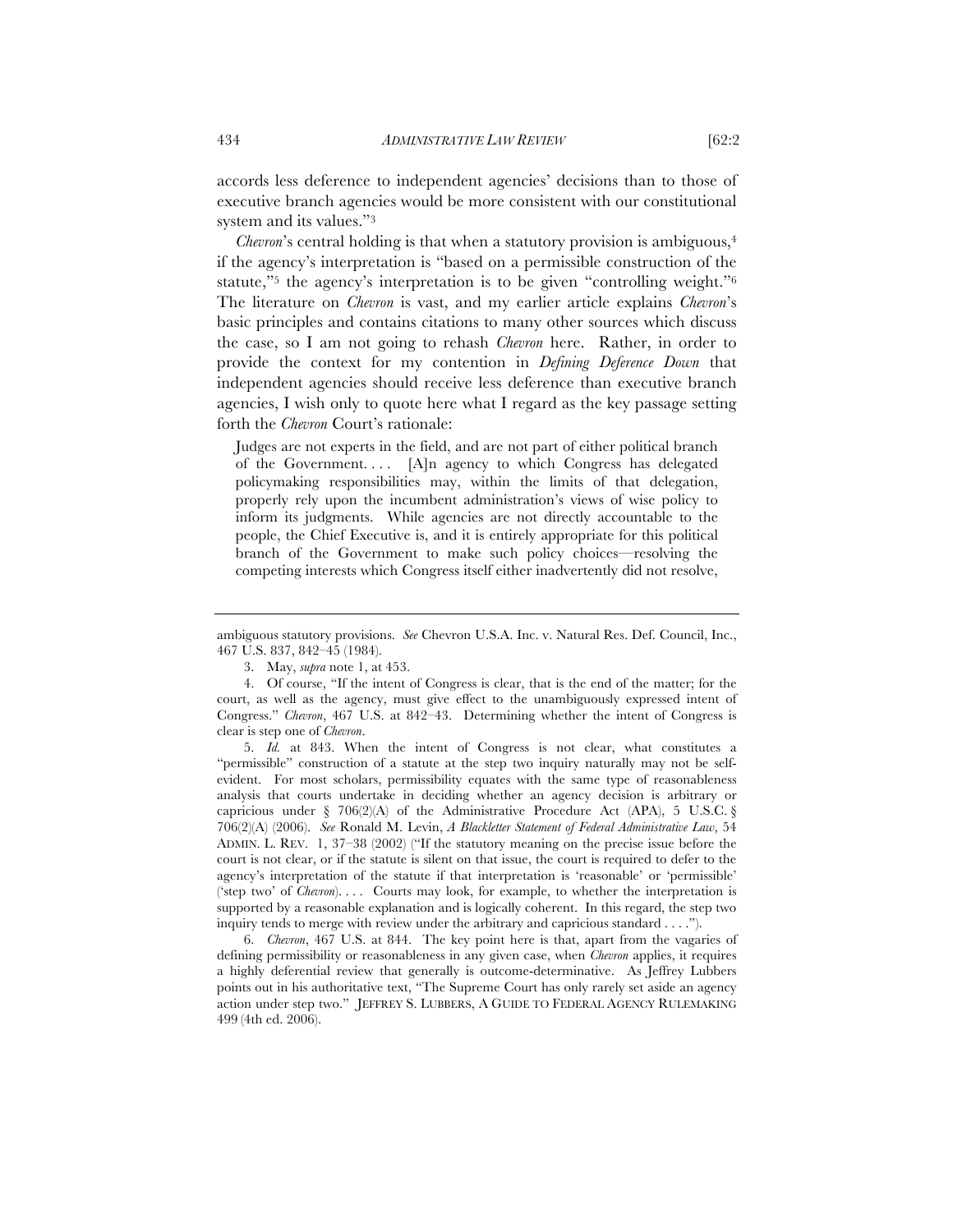or intentionally left to be resolved by the agency charged with the administration of the statute in light of everyday realities.7

Relying heavily on the obvious import of this passage, I argued in *Defining Deference Down* that the *Chevron* doctrine is rooted in the Supreme Court's understanding of fundamental separation-of-powers principles, which dictate that when Congress leaves gaps in a statute, it is for the politically accountable branches, not unelected judges, to make policy by doing the gap filling.8 That being so, because the independent agencies, such as the Federal Communications Commission (FCC), are less politically accountable than the executive branch agencies with respect to their policymaking actions, I suggested that it should follow that courts reviewing independent agencies' statutory interpretations should accord them less *Chevron* deference.9 For good measure, I added that "it is odd in a

<sup>7.</sup> *Chevron*, 467 U.S. at 865–66. To reinforce the political accountability rationale, the Court added that "federal judges—who have no constituency—have a duty to respect the legitimate policy choices made by those who do." *Id.* at 866.

<sup>8</sup>*. See* SECTION OF ADMIN. LAW & REGULATORY PRACTICE, AM. BAR ASS'N, A GUIDE TO JUDICIAL AND POLITICAL REVIEW OF FEDERAL AGENCIES 56 (John F. Duffy & Michael Herz eds., 2005) ("Thus, *Chevron* has significant institutional implications, shaping the relationship among the branches of government and serving as a kind of 'counter-*Marbury*' for the regulatory state."). The reference to *Chevron* as a kind of counter-*Marbury* is from Cass R. Sunstein, *Law and Administration After* Chevron, 90 COLUM. L. REV. 2071, 2075 (1990) ("*Chevron* promises to be a pillar in administrative law for many years to come. It has become a kind of *Marbury,* or counter-*Marbury,* for the administrative state."). By counter-*Marbury*, Professor Sunstein meant to contrast *Marbury's* oft-repeated dictate that it is for the judges to "say what the law is," Marbury v. Madison, 5 U.S. (1 Cranch) 137, 177 (1803), with the highly deferential *Chevron* review standard that tilts toward allowing the agencies to say what the law is.

<sup>9.</sup> See May, *supra* note 1, at 442–45, where I discussed the nature of the independent regulatory agencies, describing the features, such as staggered fixed terms and bipartisanship requirements, which are intended to make them independent. A significant feature is the provision, found in several of the independent agency statutes, that prevents the President from removing commissioners except upon "good cause." Such a removal limitation was upheld against constitutional attack in *Humphrey's Executor v. United States*, 295 U.S. 602, 631– 32 (1935). The Supreme Court said that, in light of the removal limitation and other features discussed in my *Defining Deference Down* article, Federal Trade Commission (FTC) commissioners were intended to be "free from executive control." *Id.* at 628. The FCC and FTC share many of the same institutional features that lead them to be considered "independent" agencies, including having a bipartisan mix of commissioners that serve for staggered fixed terms. The Securities and Exchange Commission (SEC) and the Commodities Futures Trading Commission (CFTC) also share these features and are considered independent agencies. I discuss the nature of independent regulatory agencies, and especially the FCC, in more detail in Randolph J. May, *The FCC's Tumultuous Year 2003: An Essay on an Opportunity for Institutional Agency Reform*, 56 ADMIN. L. REV. 1307, 1310–12 (2004). For a very useful comprehensive study of independent agencies, see Marshall J. Breger & Gary J. Edles, *Established by Practice: The Theory and Operation of Independent Federal Agencies*, 52 ADMIN. L. REV. 1111, 1112–14 (2000).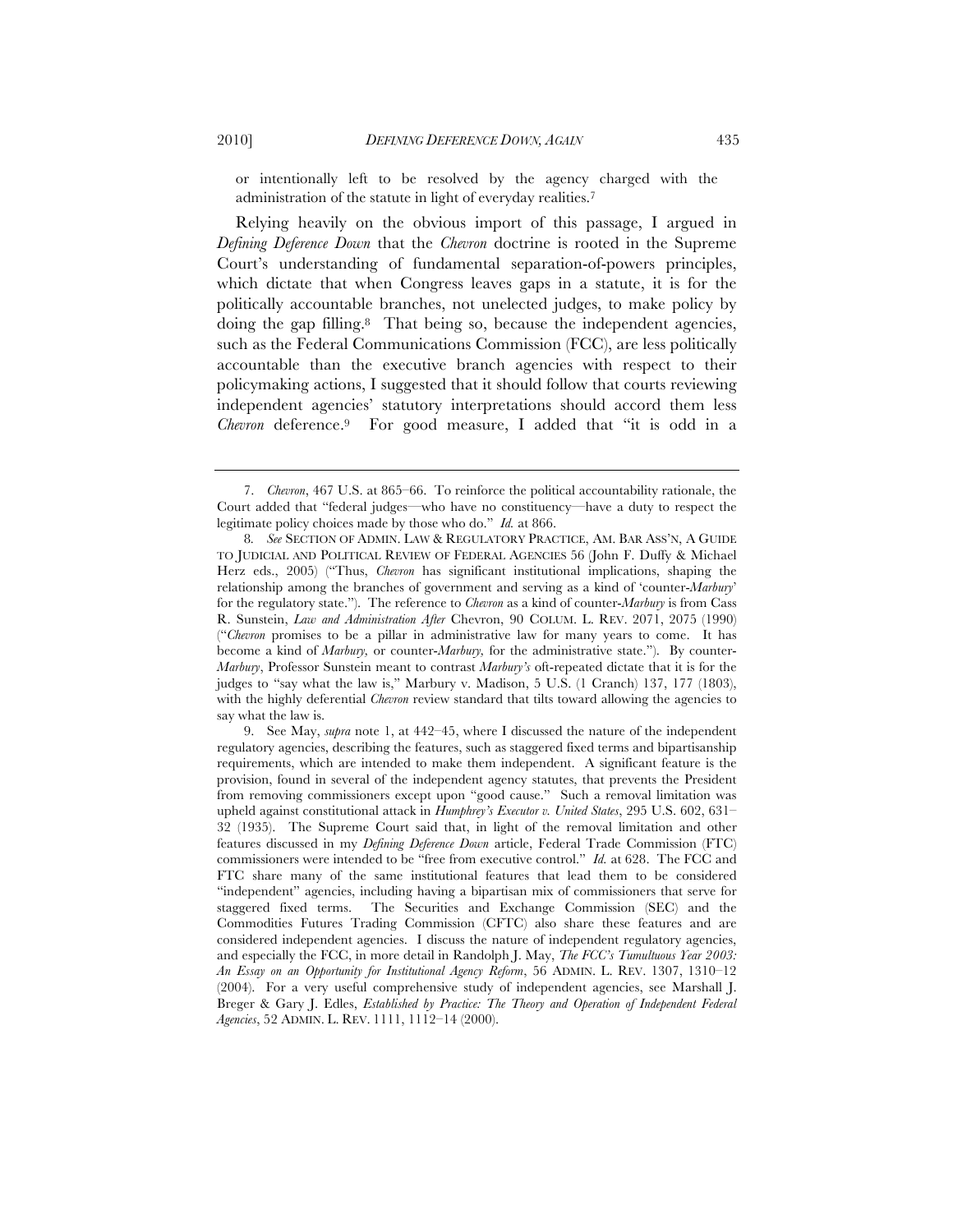constitutional system with three defined branches for courts to give controlling deference to agencies that, not without reason, are commonly referred to as 'the headless fourth branch.'"10

In *Defining Deference Down*, I observed that the question whether independent agencies should receive a lesser degree of *Chevron* deference had been subjected to little examination. I could find no court opinion addressing the question and only sparse commentary in the academic literature. To this same point, David Gossett commented in 1997 that *Chevron*'s political accountability rationale "would imply that independent agencies might not deserve *Chevron* deference, though no [commentary] seems to have explored this idea."<sup>11</sup>

While the commentary was very sparse, there nevertheless had been some hints here and there that others might share my view that independent agencies should receive less deference. Notably, Elena Kagan—now Solicitor General of the United States—suggested linking "deference in some way to presidential involvement" in her magisterial article, *Presidential Administration*.12 She proposed a "more refined version" of *Chevron*, one in which deference for an agency interpretation would be tied to the level of presidential involvement in the decisionmaking process.13 Solicitor General Kagan suggested this refined *Chevron* doctrine "would begin by distinguishing between actions taken by executive branch agencies and those taken by independent commissions."14 After discussing the factors that give independent agencies considerably greater freedom from presidential control than executive agencies, including especially the lack of presidential removal power with respect to independent agencies,15 she explicitly suggested that a revised *Chevron* doctrine "attuned to the role of the President would respond to this disparity by giving greater deference to executive than to independent agencies."16

<sup>10.</sup> May, *supra* note 1, at 451.

<sup>11.</sup> David M. Gossett, Chevron*, Take Two: Deference to Revised Agency Interpretations of Statutes*, 64 U. CHI. L. REV. 681, 689 n.40 (1997).

<sup>12.</sup> Elena Kagan, *Presidential Administration*, 114 HARV. L. REV. 2245, 2376 (2001). At the time she wrote *Presidential Administration*, Kagan was a Visiting Professor at Harvard Law School. Later she served as Dean of the law school before becoming Solicitor General of the United States. In the Clinton Administration, she served as Deputy Assistant to the President for Domestic Policy and Deputy Director of the Domestic Policy Council.

<sup>13</sup>*. Id.* at 2377.

<sup>14</sup>*. Id.* at 2376.

<sup>15.</sup> Significantly, Kagan refers to the lack of presidential removal power with respect to the commissioners of independent agencies as "the core legal difference between these entities." *Id.* 

<sup>16</sup>*. Id.* at 2377. Another of the few isolated references to the question of *Chevron* deference to independent agency deference came from John Duffy. He stated that "[i]f the courts really followed the common law logic of *Chevron*, they should have balked at extending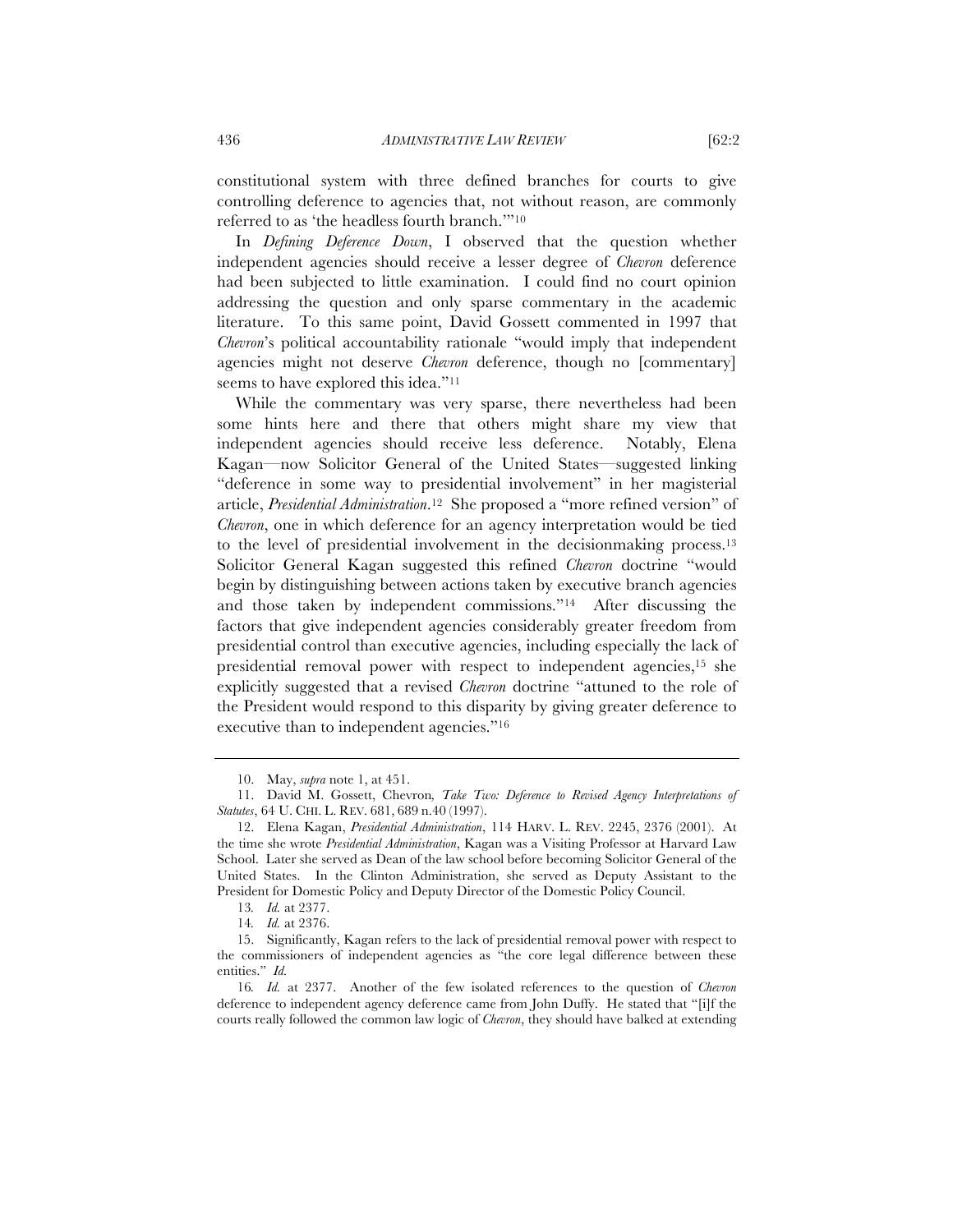In the Supreme Court's *Brand X* decision, where *Chevron* deference played a determinative role in affirming an FCC order interpreting a statutory provision, neither the majority nor concurring or dissenting opinions questioned whether the independent agency should receive a lesser degree of deference than executive agencies. The Court assumed no difference in treatment between executive departments and independent agencies. Indeed, there was no discussion even intimating the question ought to be examined. This past Term, however, in *FCC v. Fox Television Stations, Inc.*,17 the beginnings of such a discussion did emerge, albeit not directly in the context of the application of *Chevron*. The Supreme Court's opinions in the *Fox* case are well worth examining not only for what they say more broadly about judicial review of changes in agency policy, an important administrative law issue which will be discussed here only briefly, but also for what the opinions may portend concerning the question of a differential standard of review for executive branch and independent agencies. That question, first examined in *Defining Deference Down*, remains my project here.

# I. *FCC V. FOX TELEVISION STATIONS, INC.*: THE FCC CHANGES ITS BROADCAST INDECENCY ENFORCEMENT POLICY

In *Fox*, the Supreme Court, reversing the Second Circuit, affirmed a change of FCC policy to the effect that even isolated, nonrepetitive incidents of indecent speech could be sanctioned.18 The FCC had gradually expanded its enforcement of the statutory indecency prohibition since the Supreme Court, in the 1978 landmark *Pacifica* case,<sup>19</sup> sustained the agency's initial indecency enforcement activity against statutory and constitutional attack. In the FCC enforcement actions ultimately reviewed in the *Fox* case, the agency articulated a new policy to the effect that it could sanction a "non-literal (expletive) use of the 'F- and 'S-Words' even when the word was used only once."<sup>20</sup> The court of appeals held the FCC's actions unlawful on the basis that the agency's new "fleeting expletives" policy was inadequately explained and, therefore, arbitrary and capricious

*Chevron* to [independent] agencies, which have less democratic accountability than agencies like the EPA, whose heads serve at the pleasure of the President." John F. Duffy, *Administrative Common Law in Judicial Review*, 77 TEX. L. REV. 113, 203 n.456 (1998).

<sup>17.</sup> 129 S. Ct. 1800 (2009), *rev'g and remanding* 489 F.3d 444 (2d Cir. 2007).

<sup>18.</sup> A federal statute prohibits broadcasting of "any . . . indecent . . . language." 18 U.S.C. § 1464 (2006).

<sup>19</sup>*. See* FCC v. Pacifica Found., 438 U.S. 726, 729, 750–51 (1978) (affirming that the FCC's determination that a radio station's daytime broadcast of George Carlin's "Filthy Words" monologue was sanctionable under the indecency prohibition).

<sup>20.</sup> 129 S. Ct. at 1807.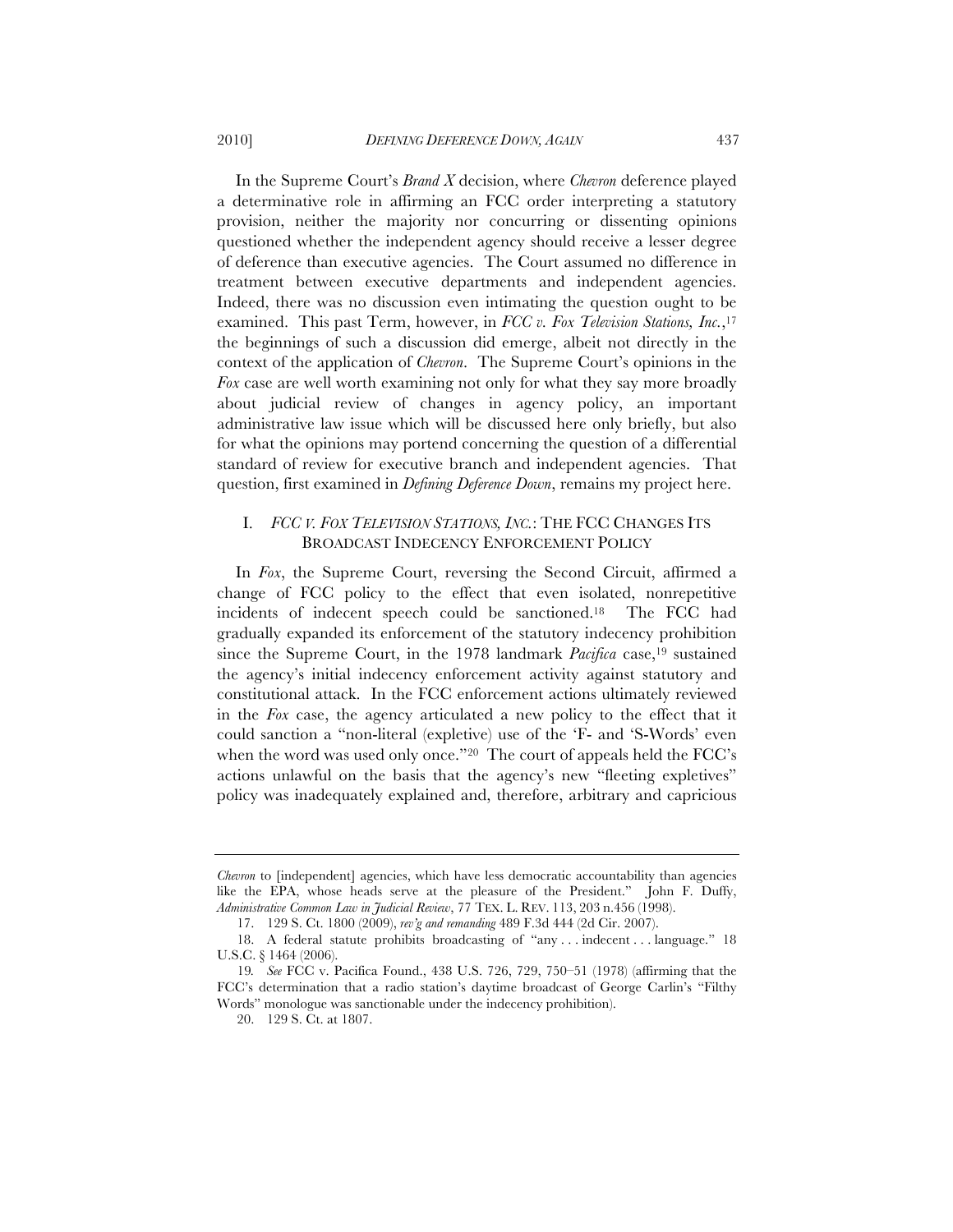under the Administrative Procedure Act's (APA's) review standard.21

I do not want to focus much of my attention on the aspect of the Supreme Court's decision that addresses an important general administrative law issue which is likely to spawn much commentary among administrative law professors and practitioners—that is, the Court's holding that there is no basis in the APA for subjecting an agency *change* of policy to a "more searching standard of review" than that applied to the adoption of the *existing* policy.22 As Justice Scalia put it for the *Fox* majority, the agency "need not demonstrate to a court's satisfaction that the reasons for the new policy are *better* than the reasons for the old one; it suffices that the new policy is permissible under the statute, that there are good reasons for it, and that the agency *believes* it to be better."<sup>23</sup> According to Justice Scalia, the APA makes no distinction "between initial agency action and subsequent agency action undoing or revising that action."24 In short, contrary to the practical import of the Second Circuit's decision, the Court held that when adopting a new policy "the agency need not always provide a more detailed justification than what would suffice for a new policy created on a blank slate."25

Another aspect of the *Fox* case that I will not address in-depth warrants at least brief mention. Fox and other broadcast networks claimed before the agency and in court that the FCC's new "fleeting expletives" policy violates their First Amendment rights because the vagueness of the agency's new policy chilled free speech.26 Because the Second Circuit held the FCC's "fleeting expletives" policy unlawful as arbitrary and capricious, it did not decide the First Amendment question.27 Nevertheless, in dicta, it proceeded to question whether the FCC's new policy "can survive First Amendment scrutiny."28 Based on its examination of the relevant First Amendment jurisprudence, the court of appeals majority concluded, "[W]e are sympathetic to the Networks' contention that the FCC's indecency test is undefined, indiscernible, inconsistent, and consequently,

26. Fox Television Stations, Inc. v. FCC, 489 F.3d 444, 463 (2d Cir. 2007), *rev'd*, 129 S. Ct. 1800 (2009).

27*. See* 489 F.3d at 462 (holding that the agency failed to provide a "reasoned analysis justifying its departure from the agency's established practice").

28*. Id.* at 463.

<sup>21.</sup> See 5 U.S.C. § 706(2)(A) (2006) ("The reviewing court shall . . . hold unlawful and set aside agency action . . . found to be arbitrary, capricious, an abuse of discretion, or otherwise not in accordance with law . . . .").

<sup>22</sup>*. Fox*, 129 S. Ct. at 1810.

<sup>23</sup>*. Id.* at 1811.

<sup>24</sup>*. Id.*

<sup>25</sup>*. Id.*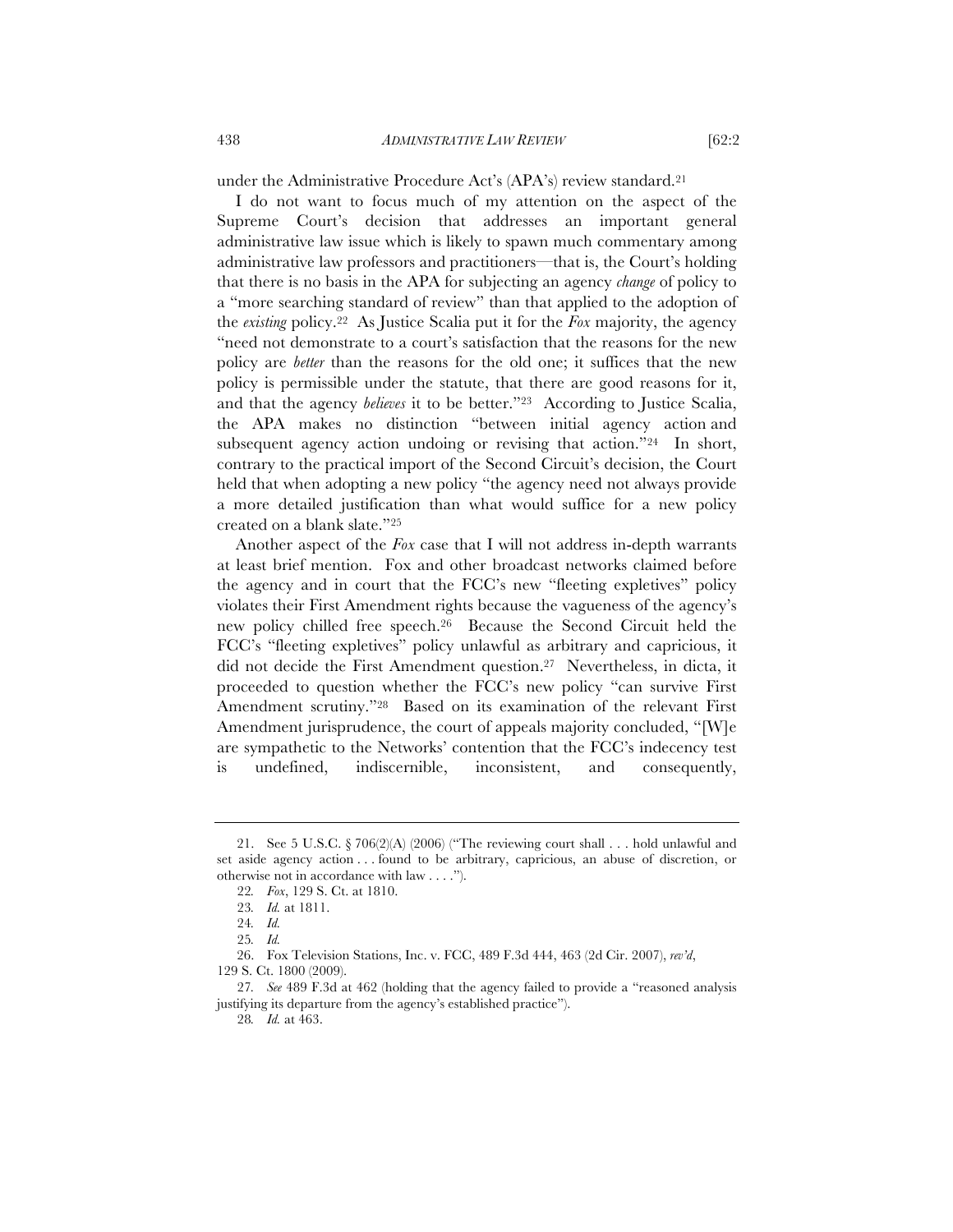unconstitutionally vague."29 After holding that the Second Circuit erred in finding the agency's action unlawful under the APA's arbitrary and capricious standard, the Supreme Court's *Fox* majority observed that "[i]t is conceivable that the Commission's orders may cause some broadcasters to avoid certain language that is beyond the Commission's reach under the Constitution."30 But it too declined to address the constitutional issue, with Justice Scalia declaring, "Whether that is so, and, if so, whether it is unconstitutional, will be determined soon enough, perhaps in this very case."31

### II. DIFFERENT REVIEW STANDARDS FOR INDEPENDENT AND EXECUTIVE BRANCH AGENCIES: A DEBATE EMERGES IN THE *FOX* CASE

In the context of deciding whether the FCC's change of policy regarding the indecency prohibition was lawful, a debate emerged in the *Fox* case, albeit not altogether sharply, as to whether the actions of the independent agencies such as the FCC should be subject to a heightened standard of judicial review.32 Apparently because the FCC's change of policy was not based on an interpretation of a statutory term as was the case in *Chevron* itself,33 the discussion in *Fox* concerning whether more or less deference is due independent agencies did not refer directly to *Chevron*. Nevertheless, as will be seen, there were certainly *Chevron*-like echoes as the Justices debated the relevance of the FCC's political accountability (or lack thereof) to determine whether the proper standard of review should be more or less searching. It would not be at all surprising to see these echoes reverberate in a way that leads, sooner or later, to a more robust dialogue concerning the differential review issue I raised in *Defining Deference Down*.

<sup>29</sup>*. Id.*

<sup>30</sup>*. Fox*, 129 S. Ct. at 1819.

<sup>31</sup>*. Id.* Justice Thomas wrote a concurring opinion "to note the questionable viability of the two precedents that support the FCC's assertion of constitutional authority to regulate the programming at issue in this case." *Id.* at 1819–20 (Thomas, J., concurring). He asserted that *Red Lion Broadcasting Co. v. FCC*, 395 U.S. 367 (1969) and *FCC v. Pacifica Foundation*, 438 U.S. 726 (1978) "were unconvincing when they were issued, and the passage of time has only increased doubt regarding their continued validity." *Id.* at 1820. I have been a proponent of this view. In support of his assertion, Justice Thomas, *id.* at 1822, cited my recent article, Randolph J. May, *Charting a New Constitutional Jurisprudence for the Digital Age*, 3 CHARLESTON L. REV. 373 (2009).

<sup>32.</sup> I should note here that I understand Justice Breyer objected to Justice Scalia's characterization of his position as advocating a "heightened standard" of review. *Fox*, 129 S. Ct. at 1831 (Breyer, J., dissenting). Apart from the semantics, for my purposes the point, to employ *Chevron*-speak, is that it is clear that Justice Breyer advocated a less deferential standard of review than did Justice Scalia, and the difference is in some material way related to the status of the FCC as an independent regulatory agency.

<sup>33.</sup> Chevron U.S.A. Inc. v. Natural Res. Def. Council, Inc., 467 U.S. 837, 840 (1984).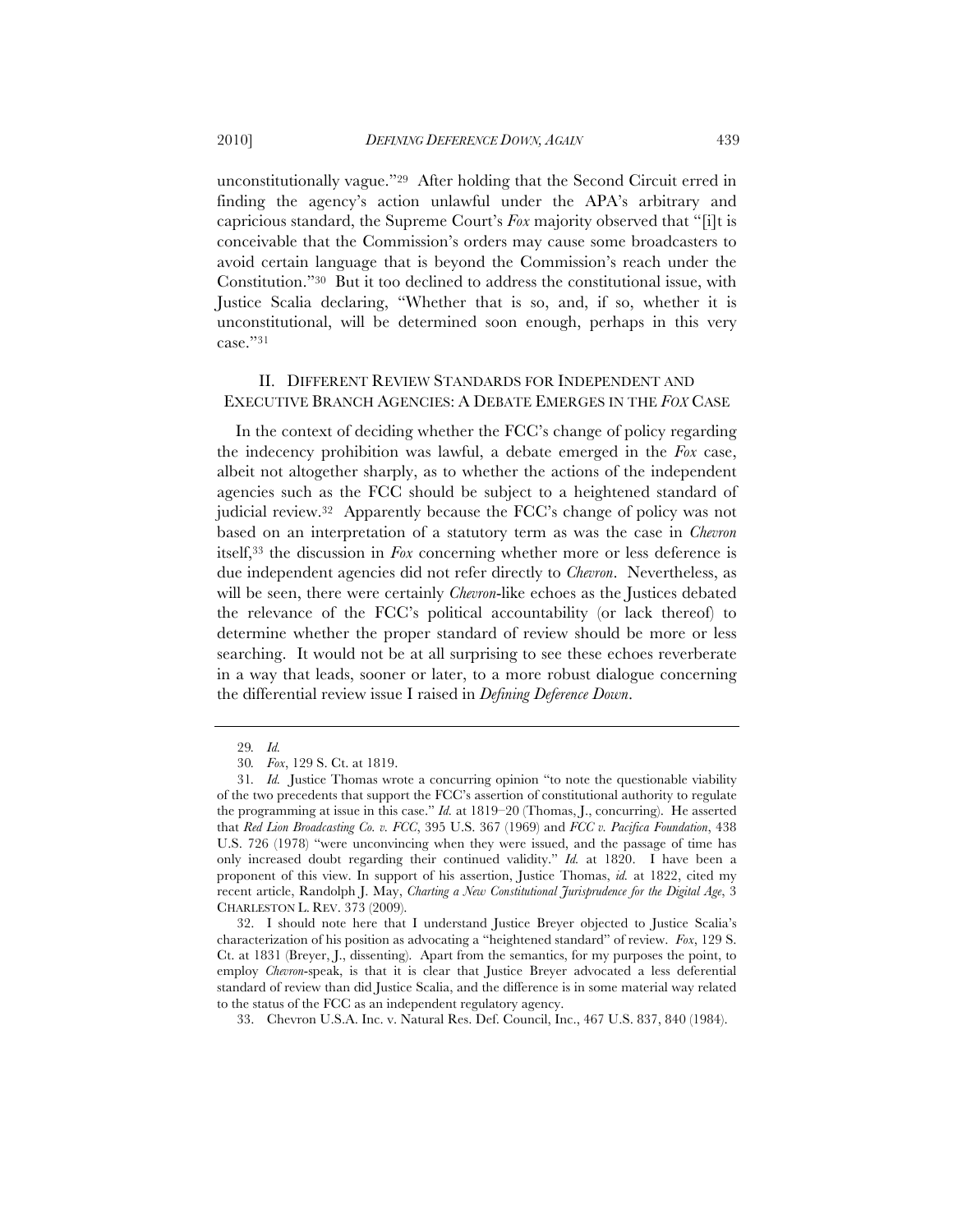440 *ADMINISTRATIVE LAW REVIEW* [62:2

Before offering my own thoughts concerning the Justices' statements in

*Fox*, it is useful to set forth their statements relating to the question of a differential deference standard. It is best to begin with the dissents to which Justice Scalia, this time in a plurality opinion, is so clearly responding. Justice Breyer began his dissent by pointing to the characteristics of the FCC, such as fixed terms of office for commissioners and the fact that they are not directly responsible to the voters, that he says give the agency its independence.34 He declared that despite the fact that the law grants those in charge of independent agencies broad authority to determine policy, "it does not permit them to make policy choices for purely political reasons nor to rest them primarily upon unexplained policy preferences."35 According to Justice Breyer, an independent agency's "comparative freedom from ballot-box control makes it all the more important that courts review its decisionmaking to assure compliance with applicable provisions of law including law requiring that major policy decisions be based on articulable reasons."36 He emphasized the important role agency expertise plays in producing reasoned decisions.37 Suffice it to say, with no purpose served by detailing all his points here,38 Justice Breyer found the FCC's change of policy to be inadequately explained. In his view, it was not reasoned decisionmaking but rather was arbitrary and capricious decisionmaking. Notably, although he distinguished at the outset between policy choices made for purely political reasons and policy choices based on reasoned decisionmaking, Justice Breyer did not explicitly identify the source of any claimed "purely political" reasons for the FCC's policy change. He just identified what he saw as the defects in the agency's reasoning.

In his dissent, Justice Stevens suggested that independent agencies like the FCC should be considered much more as arms of Congress than of the Executive Branch. He observed that in *Humphrey's Executor*,39 the Supreme Court "made clear, however, [that] when Congress grants rulemaking and adjudicative authority to an expert agency composed of commissioners selected through a bipartisan procedure and appointed for fixed terms, it substantially insulates the agency from executive control."40 Having in

<sup>34</sup>*. Fox*, 129 S. Ct. at 1829 (Breyer, J., dissenting).

<sup>35</sup>*. Id.*

<sup>36</sup>*. Id.* at 1830.

<sup>37</sup>*. Id.*

<sup>38</sup>*. See id.* at 1832–41. Justice Breyer discussed the FCC's failure, in his view, to sufficiently address the First Amendment implications of the change in its "fleeting expletives" policy and also the adverse financial impact on local broadcasters stemming from the requirements imposed by the new policy, such as the need to purchase time delay equipment. *Id.*

<sup>39.</sup> Humphrey's Ex'r v. United States, 295 U.S. 602 (1935).

<sup>40</sup>*. Fox*, 129 S. Ct. at 1825 (Stevens, J., dissenting). In *Humphrey's Executor*, the Court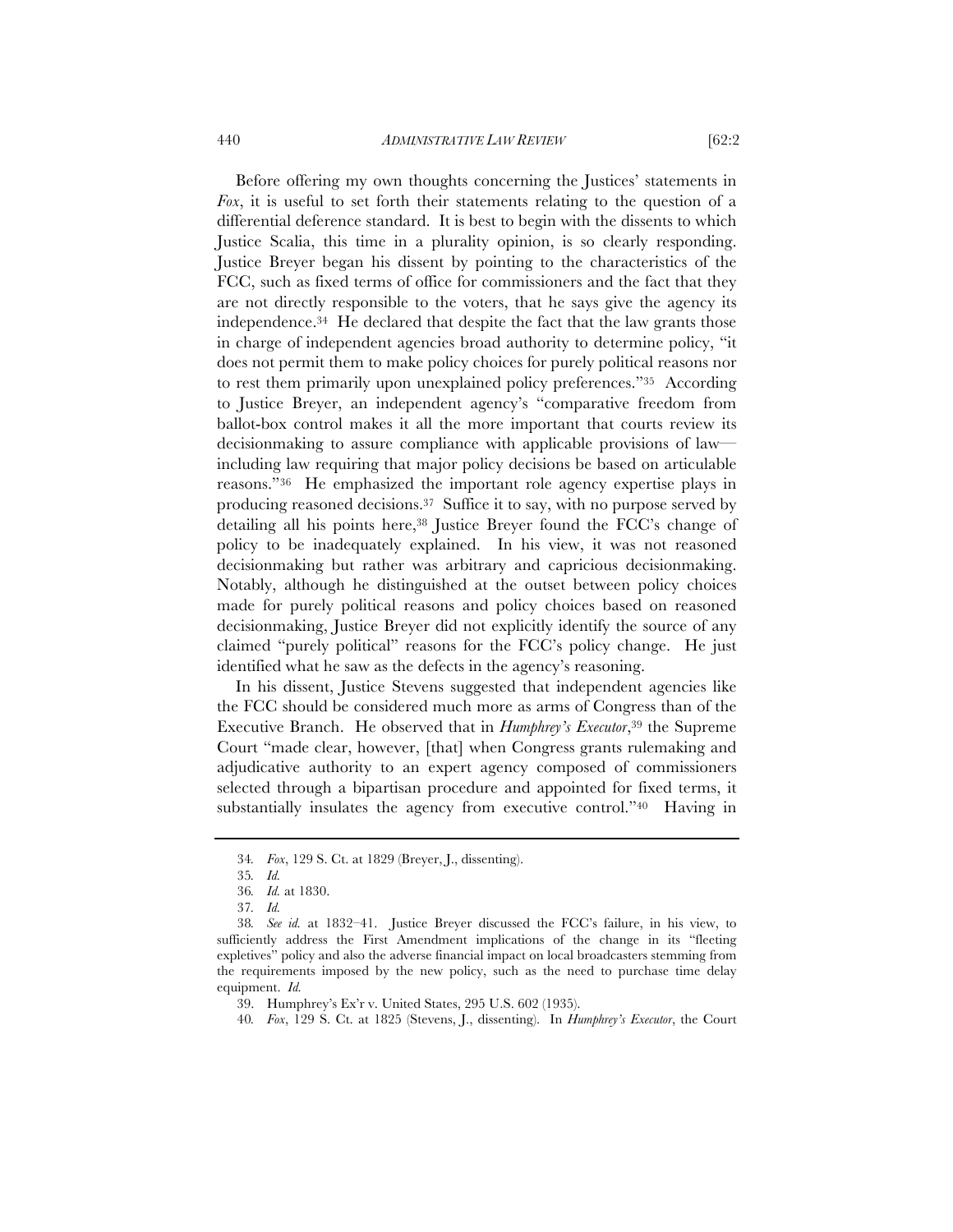mind these institutional agency characteristics, Justice Stevens declared that independent agencies are better viewed as agents of Congress, quoting *Humphrey's Executor* to the effect that these agencies are established "to carry into effect legislative policies embodied in the statute in accordance with the legislative standard therein prescribed, and to perform other specified duties as a legislative . . . aid."41

The upshot for purposes of reviewing agency action, according to Justice Stevens, is that "[t]here should be a strong presumption that the FCC's initial views, reflecting the informed judgment of independent commissioners with expertise in the regulated area, also reflect the views of the Congress that delegated the Commission authority to flesh out details not fully defined in the enacting statute."42 In this instance, this strong presumption that the FCC's initial views properly reflected congressional intent meant that it "makes eminent sense to require the Commission to justify why its prior policy is no longer sound before allowing it to change course."43 Of course, Justice Stevens probably did not mean to imply that the FCC did not offer any justification, just not one that, in his view, was sufficient.

In the face of these dissents, Justice Scalia, in the portion of his opinion commanding only a plurality,<sup>44</sup> characteristically gave no ground. According to Justice Scalia, "the independent agencies are sheltered not from politics but from the President, and it has often been observed that their freedom from presidential oversight (and protection) has simply been replaced by increased subservience to congressional direction."45 Justice Scalia asserted that the change in policy at issue in *Fox* "was spurred by significant political pressure from Congress."46 He characterized Justice Stevens's view of the relationship between Congress and the FCC as a "principal–agency relationship,"47 which he suggested might be unconstitutional on separation-of-powers grounds if one were to take this

had said that Congress intended to create "a body which shall be independent of executive authority, *except in its selection*, and free to exercise its judgment without leave or hindrance of any other official or any department of the government." 295 U.S. at 625–26.

<sup>41</sup>*. Fox*, 129 S. Ct. at 1825 (quoting *Humprey's Executor*, 295 U.S. at 628).

<sup>42</sup>*. Id.* at 1826.

<sup>43</sup>*. Id.* Justice Stevens also suggested that the Communications Act, 47 U.S.C. §§ 151– 614 (2006), the APA's judicial review provision, 5 U.S.C.  $\S$  706(2)(A) (2006), and the rule of law "all favor stability over administrative whim." *Id.*

<sup>44.</sup> Chief Justice Roberts and Justices Thomas and Alito joined this portion of Justice Scalia's opinion. *See id.* at 1815–19 (plurality opinion).

<sup>45</sup>*. Id.* at 1815.

<sup>46</sup>*. Id.* at 1815–16.

<sup>47</sup>*. Id.* at 1816.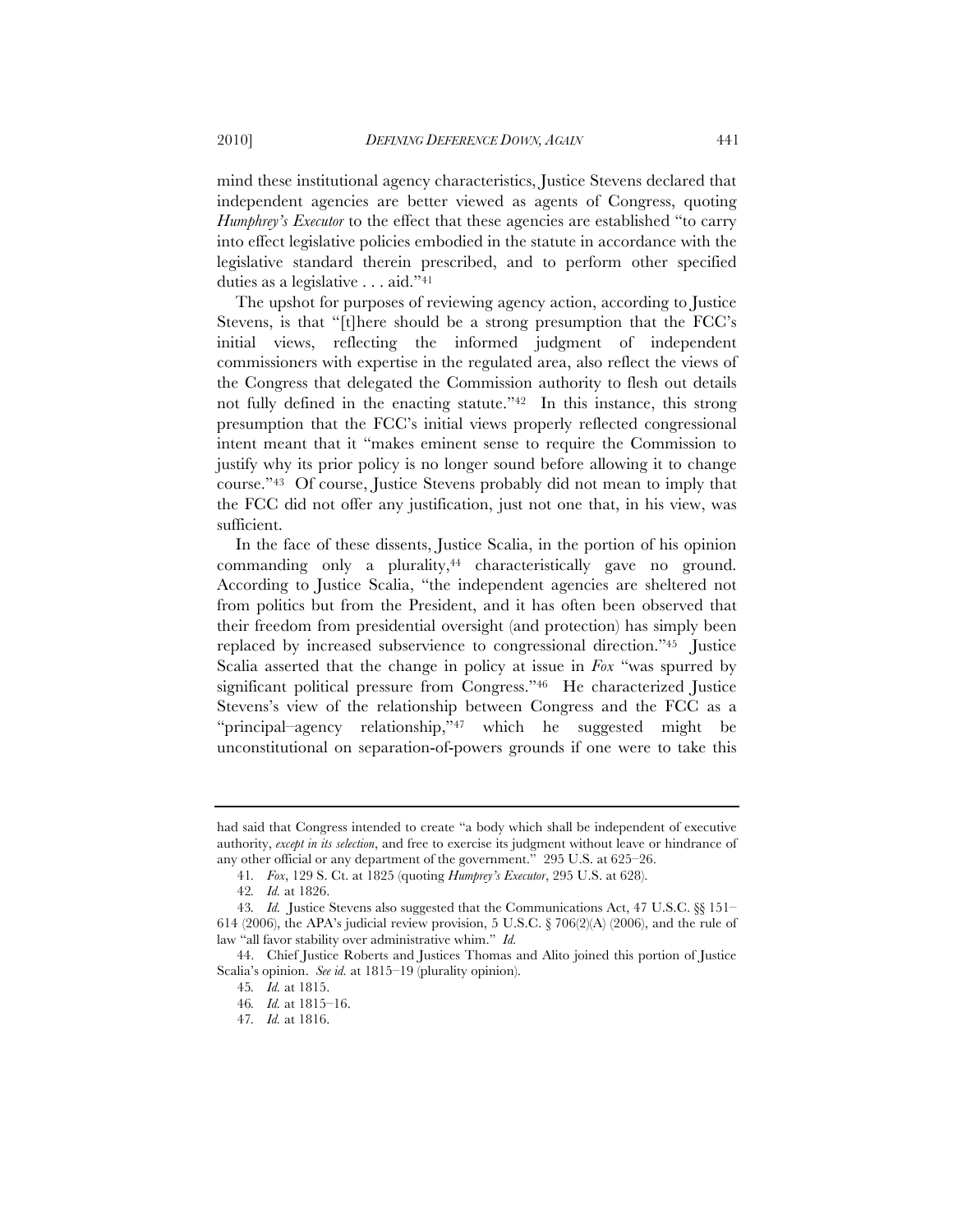principal–agency relationship seriously.48 Despite such intimation of unconstitutionality, Justice Scalia, referring merely to statements made by representatives at two congressional committee hearings,<sup>49</sup> concluded, "If the FCC is indeed an agent of Congress, it would seem an adequate explanation of its change of position that Congress made clear its wishes for stricter enforcement."50

In any event, apart from the degree of congressional (or presidential) control exerted, Justice Scalia found no "applicable law" in the APA, or otherwise, requiring that rulemaking by independent agencies be subject to "heightened scrutiny."51 Curiously, Justice Scalia stated that "it is hard to imagine any closer scrutiny than that we have given to the Environmental Protection Agency, which is not an independent agency."<sup>52</sup> And, just as curiously, Justice Scalia concluded this portion of his opinion by stating, "There is no reason to magnify the separation-of-powers dilemma posed by the Headless Fourth Branch by letting Article III judges—like jackals stealing the lion's kill—expropriate some of the power that Congress has wrested from the unitary Executive."53

As I will explain in the next section, I believe Justice Scalia's view—that for purposes of applying deference independent and executive branch agencies should be treated alike—not only magnifies the separation-ofpowers dilemmas inherent in the nature of independent regulatory agencies

<sup>48.</sup> The intimation came in the form of Justice Scalia's throwaway line, "Leaving aside the unconstitutionality of a scheme giving the power to enforce laws to agents of Congress . . . ." *Id.* The line was followed immediately by Justice Scalia's statement that "[*i*]*f* the FCC is indeed an agent of Congress," then the fact that Congress made clear its wishes for stricter indecency enforcement should suffice for an adequate reason for changing the agency's policy. *Id.* (emphasis added).

<sup>49</sup>*. See id.* at 1816 n.4.

<sup>50</sup>*. Id.* at 1816.

<sup>51</sup>*. Id.* at 1817.

<sup>52</sup>*. Id.* This is a curious statement because *Chevron* itself involved a statutory interpretation by the Environmental Protection Agency (EPA). The whole point of *Chevron* is that in light of the political accountability of executive branch agencies such as EPA, their rulings are owed deference as long as they are reasonable. It is somewhat jarring, then, to see Justice Scalia declaring that it is difficult to imagine any closer scrutiny than the Court has given EPA actions.

<sup>53</sup>*. Id.* (citation omitted). Justice Scalia supposes that subjecting decisions of independent agencies to closer scrutiny than those of executive branch agencies magnifies separation-of-powers problems, perhaps by calling further attention to these constitutional anomalies in which executive, legislative, and judicial functions are exercised by the same entity. As I made clear in *Defining Deference Down*, May, *supra* note 1, at 451, my view is that by giving less deference to independent agencies' decisions, courts might at least mitigate to some extent separation-of-powers concerns. Thus, I stated, " $\Pi$ t is odd in a constitutional system with three defined branches for courts to give controlling deference to agencies that, not without reason, are commonly referred to as 'the headless fourth branch.'" *Id.*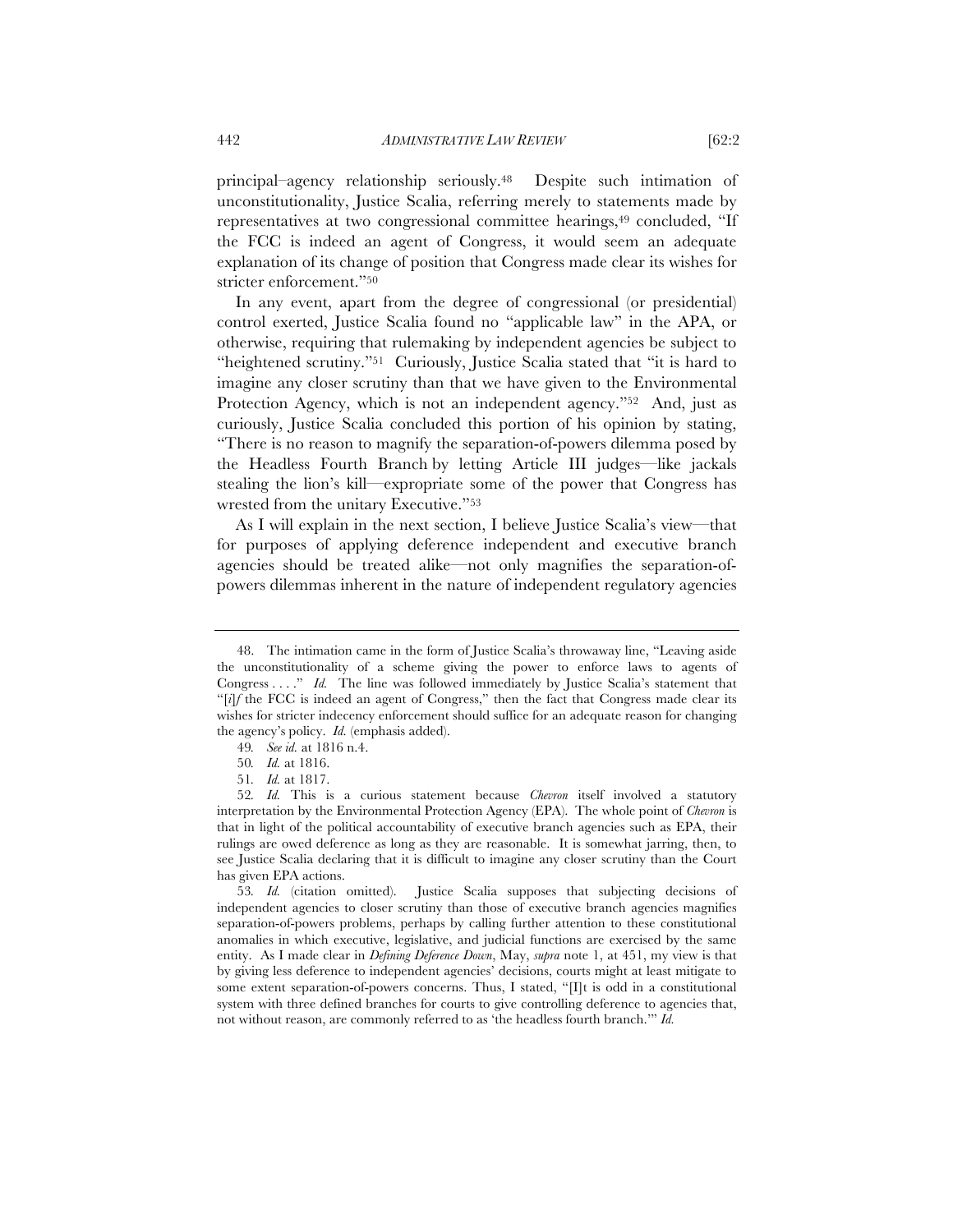but is inconsistent with the principal political accountability rationale of *Chevron*.

# III. "THE HEADLESS FOURTH BRANCH" WARRANTS LESS JUDICIAL **DEFERENCE**

Before addressing the way in which Justice Scalia dealt in *Fox* with the separation-of-powers concerns that he acknowledged existed and which, after all, are central to the political accountability rationale upon which *Chevron* principally rests, I will acknowledge that Justice Scalia is correct that, on its face, the APA does not distinguish between executive and independent regulatory agencies for purposes of review of agency action.<sup>54</sup> But, of course, it does not preclude such differentiation either. *Chevron* itself did not even refer to the APA review provision, even as the Court established a new deference requirement relating to judicial review that governs large amounts of agency action.

While this omission in *Chevron* may seem somewhat odd, it is not illogical to the extent the question whether an agency action is "arbitrary, capricious, an abuse of discretion, or otherwise not in accordance with law,"<sup>55</sup> is not necessarily coincident with the question of how much deference should be given the agency in deciding whether the action complies with the § 706 standard.

Thus, when the *Chevron* Court said that "controlling weight" should be given to the agency's statutory interpretation when Congress has left a gap to be filled,56 it was not necessarily purporting to change the substantive meaning of the arbitrary and capricious test. Rather, its action can be viewed as an effort to tip the scale decidedly in the agency's direction by the weight accorded to the agency's interpretation. Formulating different degrees of deference in reviewing agency actions—such as according "controlling weight" or not—is not unlike the Supreme Court formulating different degrees of scrutiny—"strict," "intermediate," or "rational basis" in assessing the constitutionality of laws, or common law courts or legislatures devising different evidentiary standards, such as "preponderance of the evidence" or "substantial evidence." In short, I do not see the APA as a bar to applying a less deferential standard of review to the actions of independent agencies.

While Justice Scalia did not make much of the point, it is also true that the *Chevron* Court referred to Environmental Protection Agency's (EPA's) "expertise" in implementing a regulatory regime that is "technical and

<sup>54</sup>*. Fox*, 129 S. Ct. at 1817.

<sup>55.</sup> 5 U.S.C. § 706(2)(A) (2006).

<sup>56.</sup> Chevron U.S.A. Inc. v. Natural Res. Def. Council, Inc., 467 U.S. 837, 844 (1984).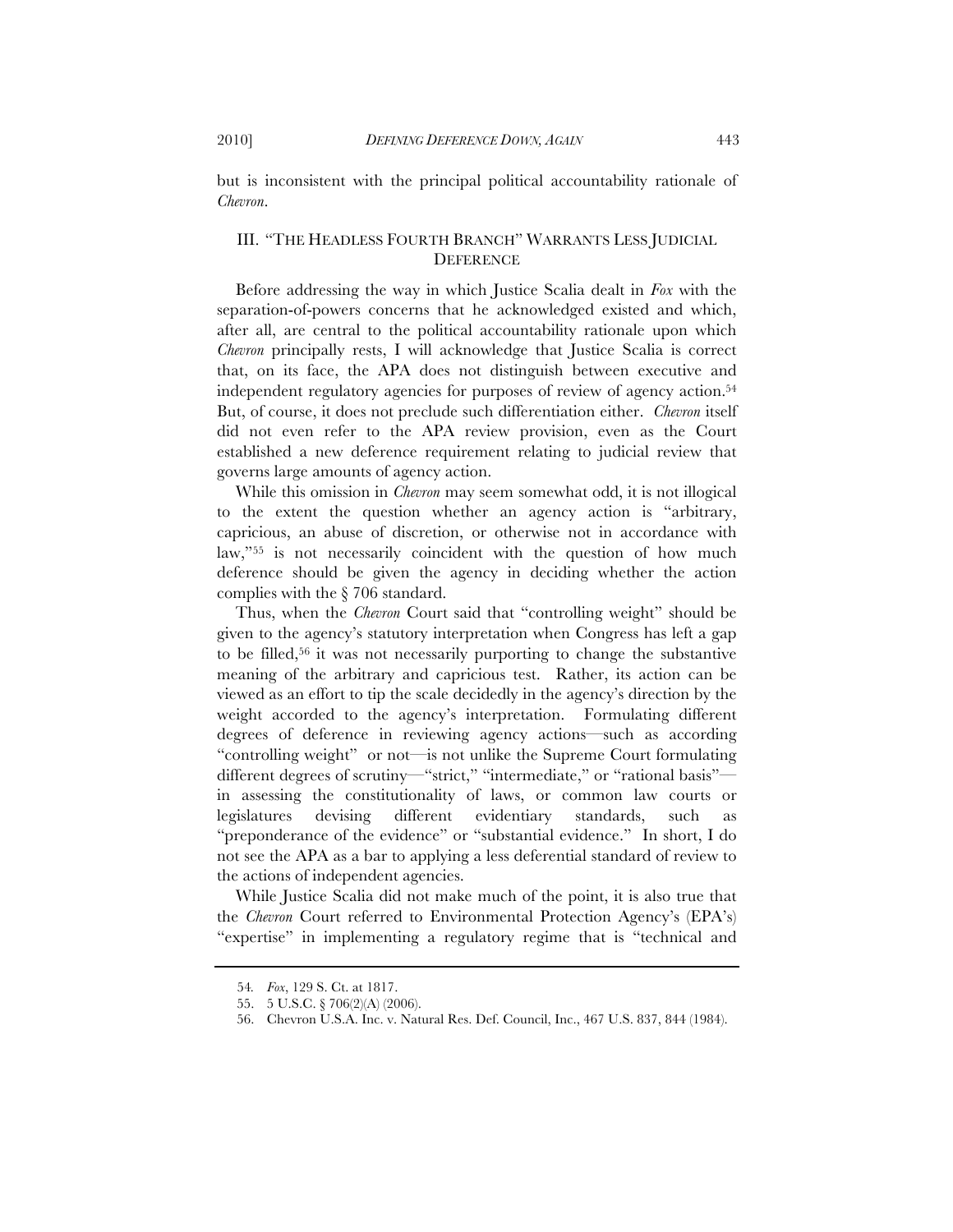complex" as a basis for giving deference to EPA's determination.57 And the Court observed that EPA "considered the matter in a detailed and reasoned fashion."58 No doubt recognition of agency expertise is a factor supporting deference to an agency's determination, all the more so in areas that are especially technical and complex. Both executive branch agencies, such as EPA, and independent agencies, such as FCC, possess such institutional expertise, and they are both often called on to make decisions on technical and complex matters. Nevertheless, the fact remains that *Chevron* deference was not premised principally upon agency expertise, but rather upon the notion that there should be political accountability for policy choices that Congress did not make itself.59 As the Court put it, "federal judges—who have no constituency—have a duty to respect the legitimate policy choices made by those who do."60 Because executive and independent agencies are not politically accountable for making policy in the same way, agency expertise, while not irrelevant, is not a reason in and of itself to require that both types of agencies be treated alike for purposes of fashioning a deference standard.

In response to the dissents, Justice Scalia does not argue that the APA by its terms requires that independent and executive branch agencies be treated alike for purposes of judicial review. Nor does he argue that the fact that both types of agencies possess expertise relevant to their institutional tasks requires like treatment. Rather, he ultimately places the most weight upon the notion that not subjecting the independent agencies to more searching judicial scrutiny avoids magnifying the separation-of-powers dilemmas posed by the "Headless Fourth Branch."61 Justice Scalia's approach not so much avoids magnifying separation-of-powers problems as, with some sleight of hand, it downplays them. He accomplishes this by exaggerating the extent to which the independent agencies are politically accountable to Congress, while at the same time fully acknowledging that they are not accountable to the President. Specifically, Justice Scalia states, "The independent agencies are sheltered not from politics but from the

<sup>57</sup>*. Id.* at 865.

<sup>58</sup>*. Id.*

<sup>59.</sup> In contrast, in *Humphrey's Executor*, in the course of highlighting the FTC's freedom from executive control, the Court touted the agency's "body of experts who shall gain experience by length of service" as a distinguishing characteristic of the agency's independence. 295 U.S. 602, 625 (1935).

<sup>60</sup>*. Chevron*, 467 U.S. at 866.

<sup>61.</sup> The term *headless fourth branch* was used to describe the independent agencies by a presidential management commission in 1937 studying the organization and management of the federal government. PRESIDENT'S COMM. ON ADMIN. MGMT., REPORT OF THE COMMITTEE WITH STUDIES OF ADMINISTRATIVE MANAGEMENT IN THE FEDERAL GOVERNMENT 40 (1937).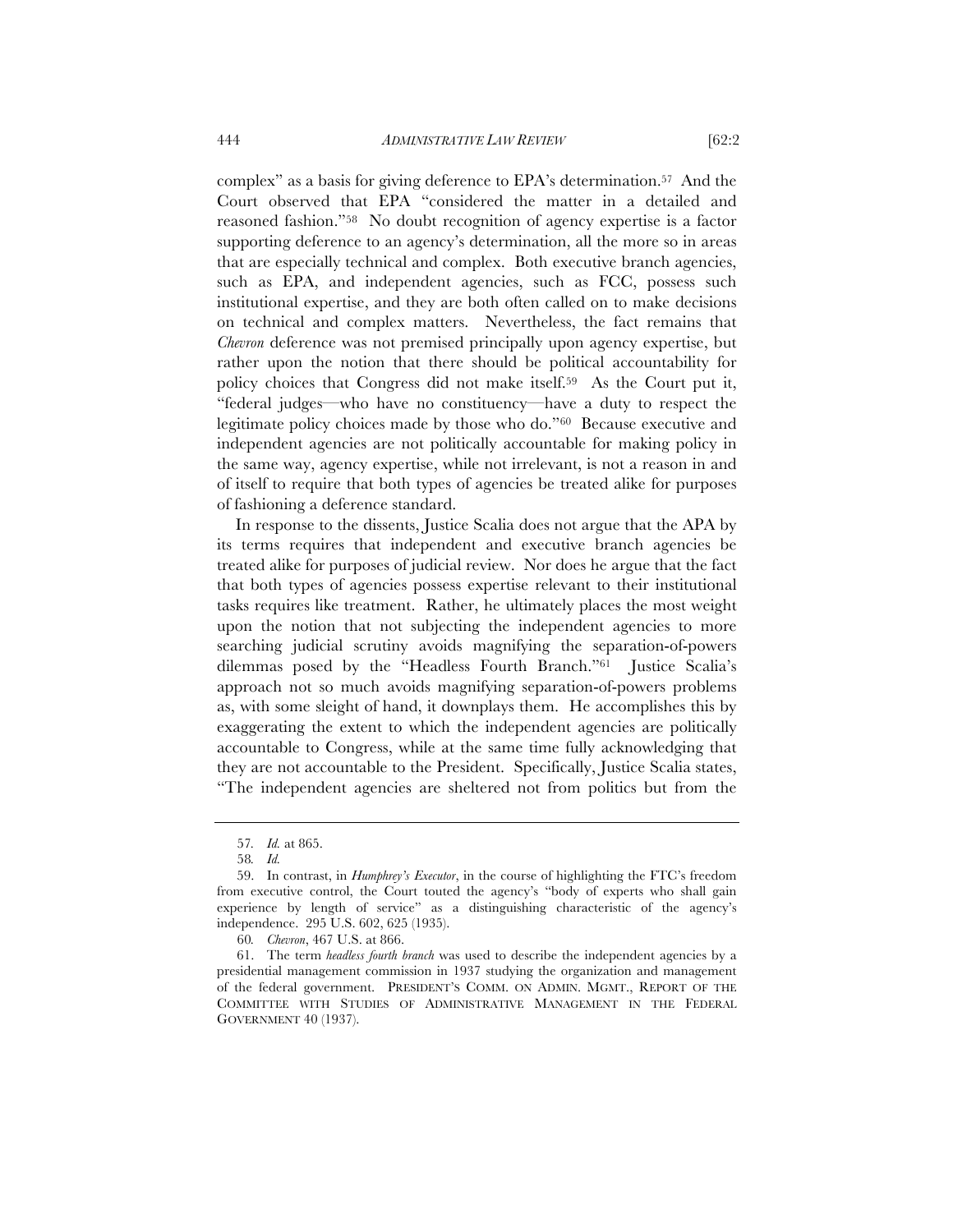President, and it has often been observed that their freedom from presidential oversight (and protection) has simply been replaced by increased subservience to congressional direction."62 In my view, he magnifies congressional control too much.

In support of his assertion concerning subservience to Congress, Justice Scalia cites a footnote in Elena Kagan's *Presidential Administration* article to the effect that "[a]s a practical matter, successful insulation of administration from the President—even if accomplished in the name of 'independence'—will tend to enhance Congress's own authority over the insulated activities."63 It may be that Solicitor General Kagan believes that successful insulation of independent agencies from presidential control has the effect of enhancing Congress's own authority. But that is a far cry from concluding that congressional control is such that it puts independent agencies under Congress's thumb (and certainly not under its thumb based on a few statements by representatives at congressional hearings, which was the factual context of the alleged congressional influence in *Fox*).64 After all, the pertinent question for separation-of-powers purposes really is not whether Congress's authority might be somewhat *enhanced* by the lack of presidential control, but rather whether the *extent* of congressional control rises to the level of ensuring the meaningful political accountability which separation of powers is designed to ensure.

Indeed, Solicitor General Kagan's view appears to be distinctly different from that which Justice Scalia assumed when he cited her article for support. Further along in *Presidential Administration*, when she explicitly advocates giving less *Chevron* deference to the decisions of independent agencies than to those of executive agencies, Kagan makes quite clear that she views the independent agencies as not sufficiently accountable to *either* the President or Congress to justify according them the same deference accorded to the more politically accountable executive agencies. Apart from what she calls "the institutional characteristics that make Congress a less reliable overseer of agency action than the President,"65 Kagan emphasizes that "the constitutional limits on Congress's ability to establish a hierarchical relationship with the independent agencies (most notably, by retaining removal power over their heads) preclude equating the two kinds of control."66

<sup>62.</sup> FCC v. Fox Television Stations, Inc., 129 S. Ct. 1800, 1815 (2009) (plurality opinion).

<sup>63</sup>*. See id.* (citing Kagan, *supra* note 12, at 2271 n.93).

<sup>64</sup>*. Id.* at 1816 n.4.

<sup>65.</sup> Kagan, *supra* note 12, at 2377 n.506.

<sup>66</sup>*. Id.* (citation omitted).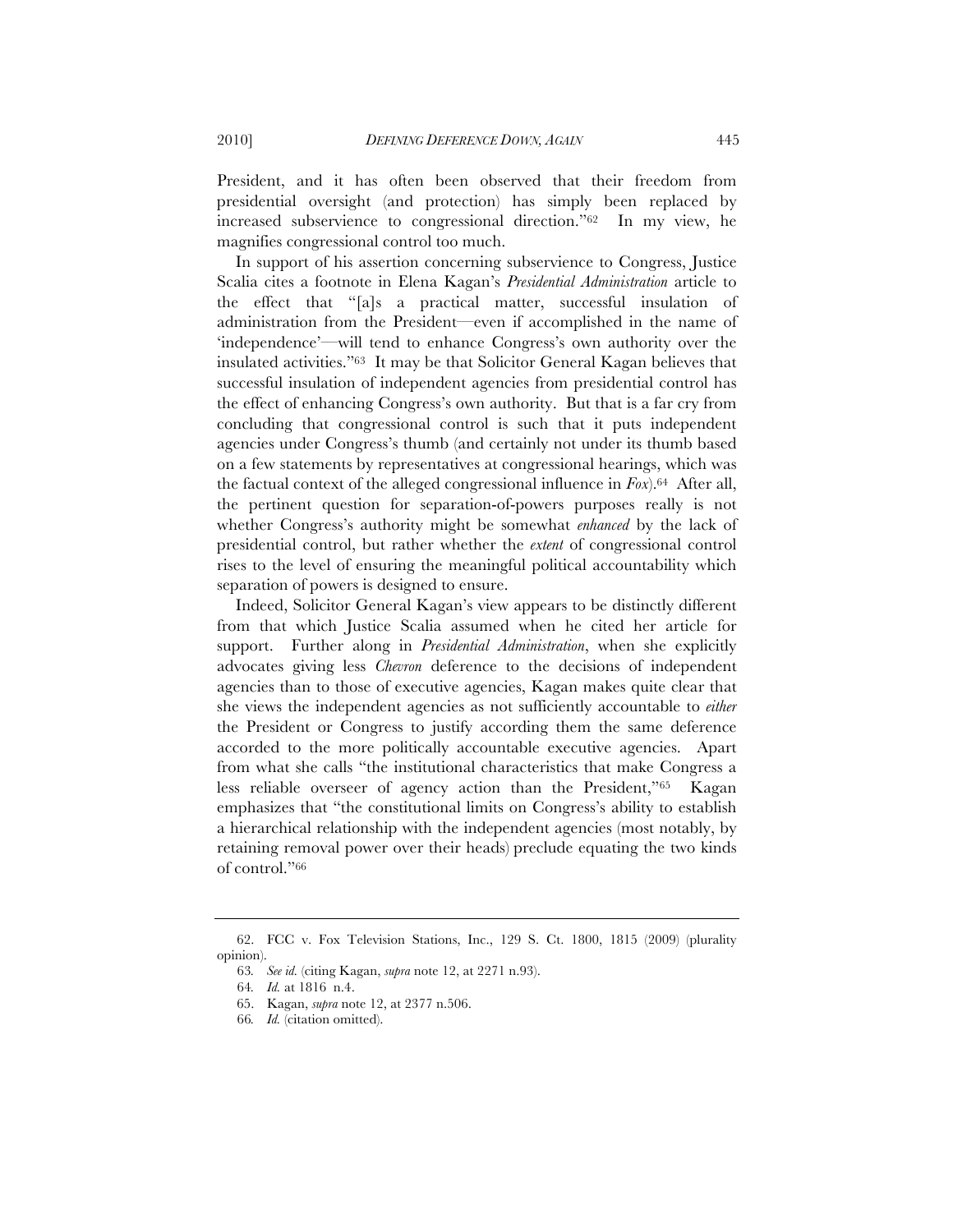In other words, as I asserted in *Defining Deference Down*,<sup>67</sup> the presidential removal power is the key to the executive agencies' political accountability. Surely both the President and Congress each have various means of exercising influence over the independent agencies. But they are both alike in lacking the critical ability to remove agency commissioners without cause. In *Humphrey's Executor*, the Supreme Court put the point plainly: "For it is quite evident that one who holds his office only during the pleasure of another, cannot be depended upon to maintain an attitude of independence against the latter's will."68 This lack of removal power, what

branch agencies, is what, combined with their unique organizational structure, gives the independent agencies their independence.69 In his famous dissent in *Morrison v. Olson*,70 Justice Scalia argued (persuasively in my opinion) that the then-existing "independent counsel" statute was unconstitutional as a violation of separation of powers because of limitations placed on the President's authority to remove the counsel except upon good cause. Referring to *Humphrey's Executor*, he pointed out, with respect to the independent counsel, that the limitation on the President's removal power constituted an effective impediment to presidential control.71 Indeed, Justice Scalia argued that the removal limitation constituted such an impediment to presidential control that this diminishment of executive authority violated the separation of powers that he described as so central to the preservation of our liberties.72

Kagan calls the "core legal difference" between independent and executive

The relevance of Justice Scalia's *Morrison* dissent to *Fox* is this: In *Morrison* he recognized, as had the Court years earlier in *Humphrey's Executor*, the centrality of the removal power to the independence vel non of government officials. After all, the effect of this "power to fire," or "coercive influence" as *Humphrey's Executor*<sup>73</sup> put it, is only common sense logic. But in *Fox*, Justice Scalia ignored the fact that Congress lacks the authority to remove independent agency commissioners, absent impeachment proceedings.74

<sup>67.</sup> May, *supra* note 1, at 447–48; *see also* 1 KENNETH CULP DAVIS & RICHARD PIERCE, JR., ADMINISTRATIVE LAW TREATISE § 2.5 (3d ed. 1994) ("The characteristic that most sharply distinguishes independent agencies is the existence of a statutory limit on the President's power to remove the head (or members) of an agency.").

<sup>68.</sup> Humphrey's Ex'r v. United States, 295 U.S. 602, 629 (1935).

<sup>69.</sup> Kagan, *supra* note 12, at 2376.

<sup>70.</sup> 487 U.S. 654, 706 (1988) (Scalia, J., dissenting).

<sup>71</sup>*. Id.* at 706.

<sup>72</sup>*. See id.* at 706–07.

<sup>73.</sup> 295 U.S. at 630.

<sup>74</sup>*. Cf.* Bowsher v. Synar, 478 U.S. 714, 726 (1986) ("[W]e conclude that Congress cannot reserve for itself the power of removal of an officer charged with the execution of the laws except by impeachment."). Impeachment proceedings rarely, if ever, have been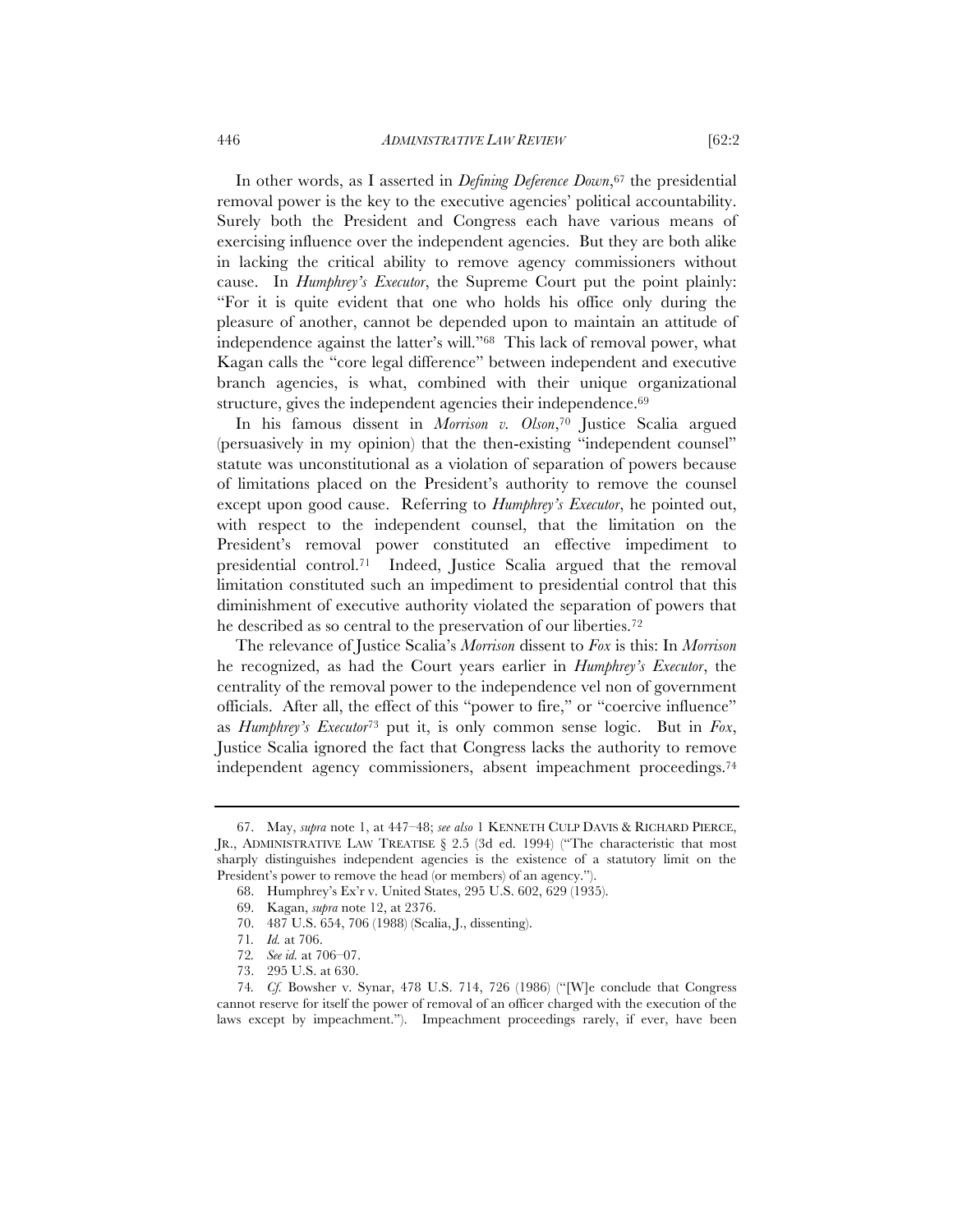Thus, while no one doubts Congress has the means to influence agency actions through investigatory or oversight hearings, such as those to which Justice Scalia referred in his *Fox* opinion, or through other means such as the confirmation and appropriations processes,75 these means, absent the removal power, do not give rise to the same degree of political accountability for policymaking upon which the *Chevron* rationale primarily rests. Once again, recall that in *Chevron* the Court pointed to the political accountability of EPA as part of the "incumbent administration."76 By deliberate design, and by virtue of the Supreme Court's decision in *Humphrey's Executor*, the independent agencies are not considered part of the incumbent administration and they do not enjoy—or suffer, as the case may be—the same degree of political accountability.

#### **CONCLUSION**

Certainly, there is a respectable body of opinion that *Humphrey's Executor*, in insulating the independent agencies from presidential control, is constitutionally suspect on separation-of-powers grounds.77 Professors Lessig and Sunstein, for example, have stated "the case was a bizarre and unfounded exercise in constitutional innovation,"78 an innovation that threatens "the core constitutional commitments to political accountability, expedition in office, and coordinated policymaking."79 However bizarre and unfounded *Humphrey's Executor* may be, the constitutional sanction it gave to independent agencies like the FCC seems now embedded in our constitutional culture, despite nonfrivolous separation-of-powers concerns.

But the fact that the constitutional status of the independent regulatory agencies does not appear to be threatened per se does not mean that, in reviewing their actions, courts should not strive to act consistently with, or at least to not diminish, "the core constitutional commitments to political accountability."80 In the main, *Chevron* deference is primarily all about this constitutional commitment to political accountability. And the debate that

instituted against independent agency officials. I am unaware of such a case.

<sup>75.</sup> There is a vast literature on the myriad ways that Congress can exercise influence on agency actions. For a good source, with citation to many authorities, see Jack M. Beermann, *Congressional Administration*, 43 SAN DIEGO L. REV. 61 (2006).

<sup>76.</sup> Chevron U.S.A. Inc. v. Natural Res. Def. Council, Inc., 467 U.S. 837, 865–66 (1984).

<sup>77.</sup> For further analysis on this issue and additional sources, see May, *supra* note 1, at 450 nn.117–19.

<sup>78.</sup> Lawrence Lessig & Cass R. Sunstein, *The President and the Administration*, 94 COLUM. L. REV. 1, 101 (1994).

<sup>79</sup>*. Id.* at 114.

<sup>80</sup>*. Id.*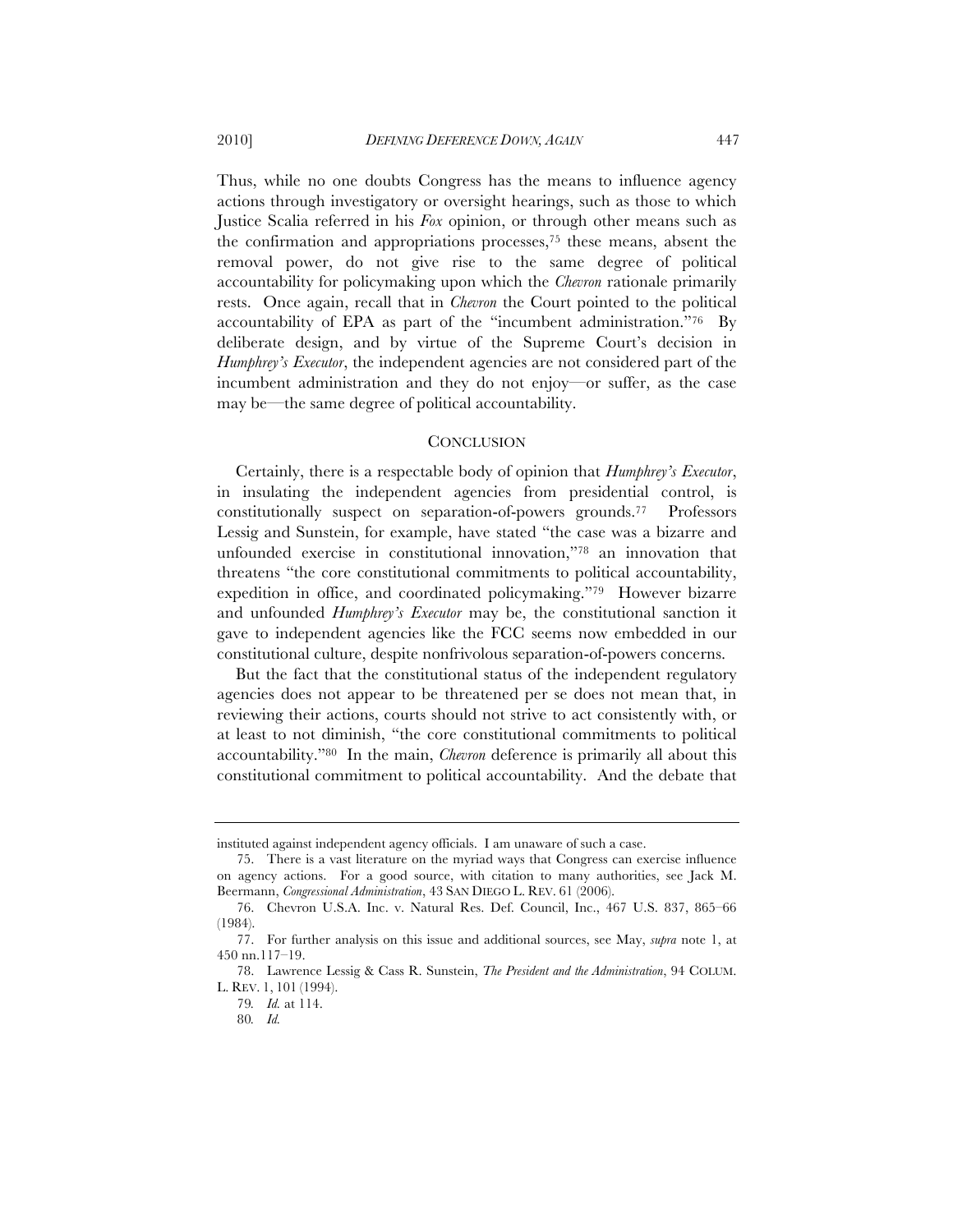emerged in *Fox* between Justices Scalia, Breyer, and Stevens concerning review of the FCC's changed indecency policy, with the back-and-forth exchange concerning the extent to which the agency was subject to congressional control, revolves around the constitutional commitment to political accountability. Although the *Fox* opinions did not directly invoke *Chevron*, they definitely sounded in *Chevron* in their invocations of the relevance of political accountability to a more or less deferential standard of review of an independent agency's actions.

At the end of the day in *Fox*, Justice Scalia's view, embodied in his plurality opinion, prevailed—that is, the actions of independent agencies are not subject to any form of heightened scrutiny on review as a result of the agencies' status. I think Justice Scalia's view is based on an exaggerated notion of congressional control of the independent agencies' actions that assumes a greater degree of agency political accountability than is warranted. He accepts, rather uncritically, the notion that the independent agencies are insulated from presidential control. But in *Fox* he does not confront the reality that it is the limitation on presidential removal power of agency heads which is at the heart of such insulation and that the absence of the removal power similarly limits congressional control of the independent agencies. While Justice Scalia professed a desire to avoid magnifying separation-of-powers problems, in my view his approach achieves just the opposite by, in effect, derogating the core commitment to political accountability that constitutional separation of powers embodies.

With *Defining Deference Down*, based on what I see as the principal political accountability rationale underpinning *Chevron*, my project was to begin a more robust dialogue concerning whether a less deferential judicial review standard of independent agency actions would be more consistent with core separation-of-powers values. While I expect that *Fox* will be seen first and foremost through the lens of a more conventional administrative law "change of agency policy" case, I have hopes that it will also be an impetus for the dialogue that I aim to further with this follow-on article. For regardless of the outcome, a discussion relating to the impact of judicial review doctrines on separation of powers and political accountability is never out of place in our democratic republic. Indeed, it is to be welcomed.